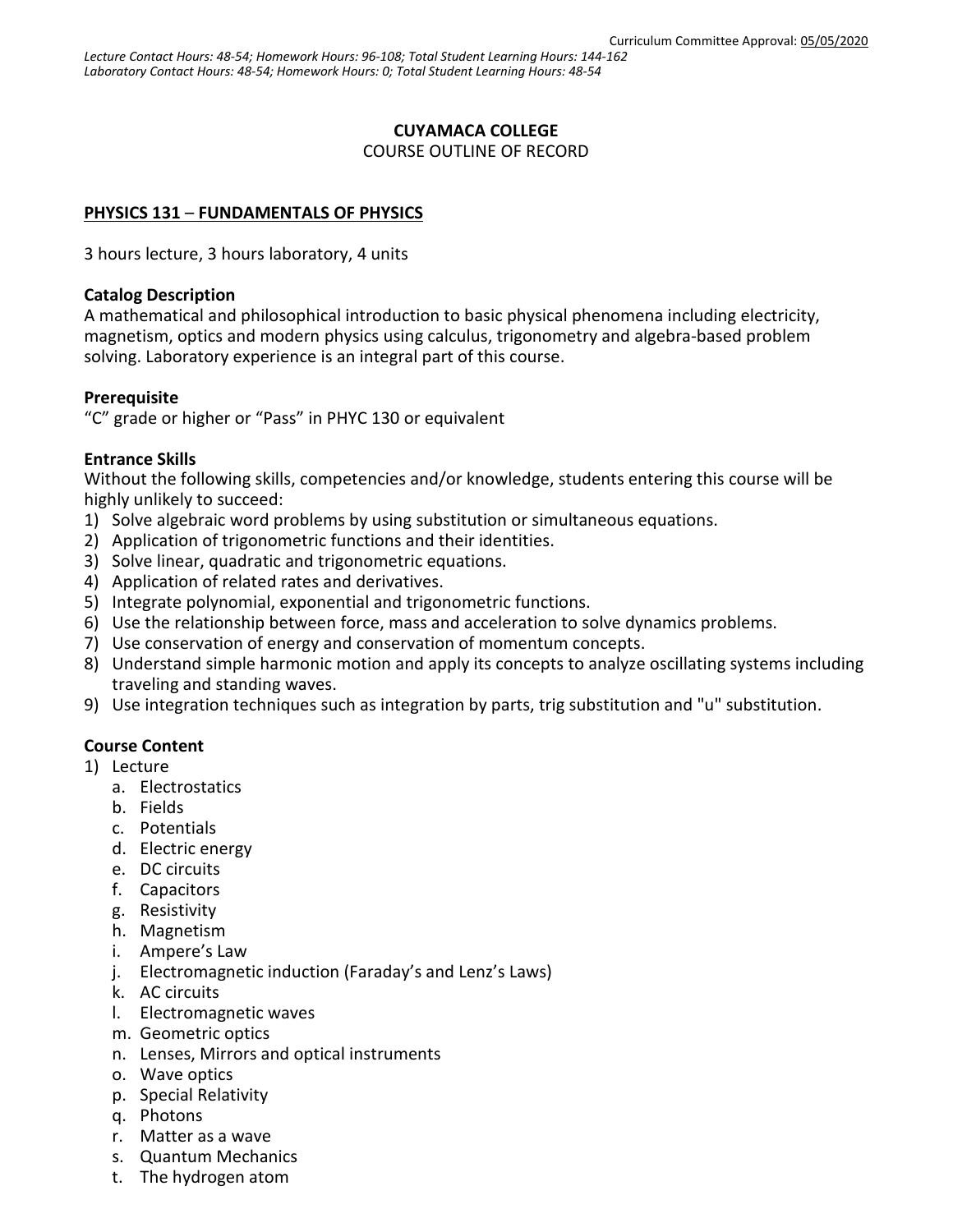- u. Atomic structure
- v. Nuclear physics
- w. Historical development of physics
- x. Application of physics principles to the real world
- 2) Labs
	- a. Electrostatics
	- b. Electric Fields
	- c. Equipotentials
	- d. Bulbs, Batteries and current
	- e. Basic circuits
	- f. RC Time constant
	- g. Magnetism
	- h. Geometric Optics
	- i. Wave on a String
	- j. Young's double slit Experiment
	- k. Atomic Spectra

# **Course Objectives**

Students will be able to:

- 1) Recognize the basic concepts concerning electric fields, electric potential, capacitance, resistance, current, DC circuits, magnetic fields, inductance, AC circuits, Maxwell's Equations, geometric optics, diffraction and interference, special relativity, photon behavior, matter waves, the uncertainty principle, quantum mechanics, nuclear physics, radioactivity, and use mathematical expressions including calculus to represent physical situations involving these subjects.
- 2) Investigate and delineate the relationship between the theoretical principles of physics and their practical applications, and explain how this relationship affects real world problem solving.
- 3) Investigate, interpret and analyze the fundamental principles of physics based on reading assignments and in-class discussions.
- 4) Calculate solutions to physics problems using the fundamental principles of physics and symbolic logic skills.

During the lab students will:

- 5) Design experiments using the methods of scientific inquiry
- 6) Demonstrate laboratory technique by collecting data using both traditional and computer data acquisition methods, using computers to interpret and analyze numerical data and to generate a visual representation of the data.
- 7) Evaluate the experimental results using techniques presented in class.

# **Method of Evaluation**

A grading system will be established by the instructor and implemented uniformly. Grades will be based on demonstrated proficiency in the subject matter determined by multiple measurements for evaluation, one of which must be essay exams, skills demonstration or, where appropriate, the symbol system.

- 1) Quizzes, exams that measure the student's ability to recognize physical situations and the concepts associated with them, and use mathematical expressions to formulate solutions while under a time pressure.
- 2) Homework that measures the student's ability to use the fundamental principles of physics and symbolic logic skills to calculate solutions to physics problems.
- 3) Lab technique as demonstrated by the student's ability to design an experiment, set up the equipment, make the appropriate measurements, and maintain a safe work environment.
- 4) Lab reports will demonstrate the student's ability to use the English language; record, interpret and analyze data; draw conclusions from the results.
- 5) Physics research paper(s) in which students are required to analyze, interpret and draw conclusions from scientific sources.
- 6) Participation based on in-class responses to questions, contribution to discussions, and attendance.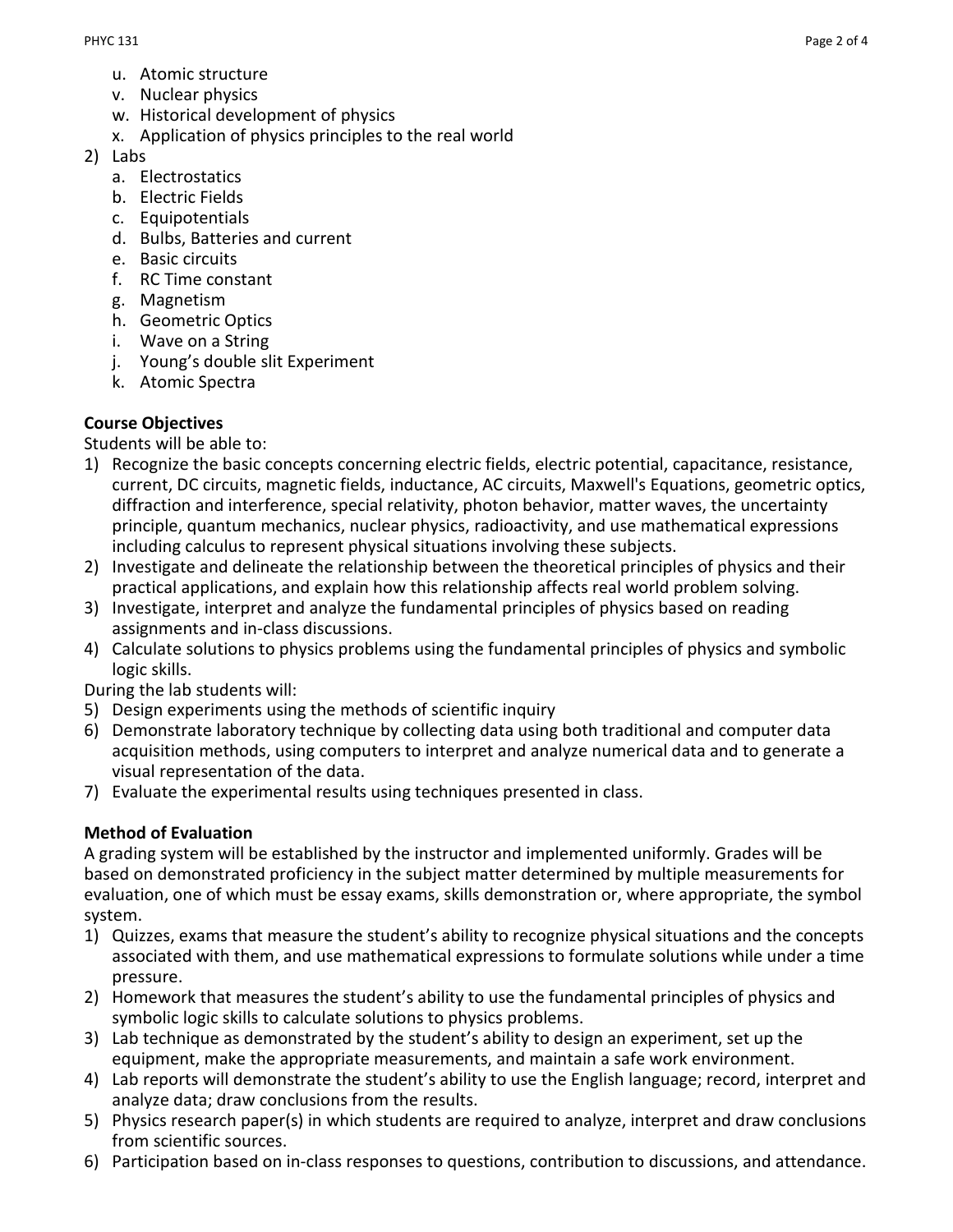# **Special Materials Required of Student**

Scientific calculator

#### **Minimum Instructional Facilities**

- 1) Laboratory with Smart cart, blackboard, appropriate lab/demonstration equipment
- 2) Computers with data acquisition probes

#### **Method of Instruction**

- 1) Integrated lecture, demonstration, discussion
- 2) Small/large group discussion
- 3) In-class activities and independent homework, research projects
- 4) Group work in a laboratory situation
- 5) Instructional slides, video presentations
- 6) Auxiliary use of study groups, peer tutoring and/or instructional office hours
- 7) Computer-facilitated instruction

# **Out-of-Class Assignments**

- 1) Required reading in the textbook or other recommended sources
- 2) Completion of pre-class and post-class exercises in both lecture and lab
- 3) Completion of research or other assignments and written laboratory work

#### **Texts and References**

- 1) Required (representative example): Cutnell, John D. and Kenneth W. Johnson. *College Physics*. 11th edition. John Wiley and Sons, 2018.
- 2) Supplemental: None

# **Exit Skills**

Students having successfully completed this course exit with the following skills, competencies and/or knowledge:

- 1) Analyze simple static charge distribution and calculate the resulting electric field and electric potential.
- 2) Analyze simple current distributions and calculate the resulting magnetic field.
- 3) Predict the trajectory of charged particles in uniform electric and magnetic fields.
- 4) Analyze AC and DC circuits in terms of current, potential difference and power dissipation for each element.
- 5) Analyze basic physical situations involving reflection and refraction, and use this analysis to predict the path of a light ray.
- 6) Analyze situations involving interference and diffraction of light waves, and apply these to situations including double slits, diffraction gratings, and wide slits.
- 7) Apply concepts from special relativity to analyze physical situations, including time dilation, length contraction, and the Lorentz transformation. Solve basic problems involving relativistic momentum and energy.
- 8) Apply basic concepts of quantum mechanics to analyze basic physical setups, including a particle in a box and simple atomic models.

# **Student Learning Outcomes**

Upon successful completion of this course, students will be able to:

- 1) Solve problems using a conceptual understanding of electric and magnetic fields.
- 2) Apply knowledge of potential and inductance to analyze systems AC and DC circuits.
- 3) Interpret and apply fundamental physics concepts such as electromagnetic waves, optics and interference.
- 4) Understand the basics of modern physics concepts including special relativity, quantum mechanics and nuclear physics.